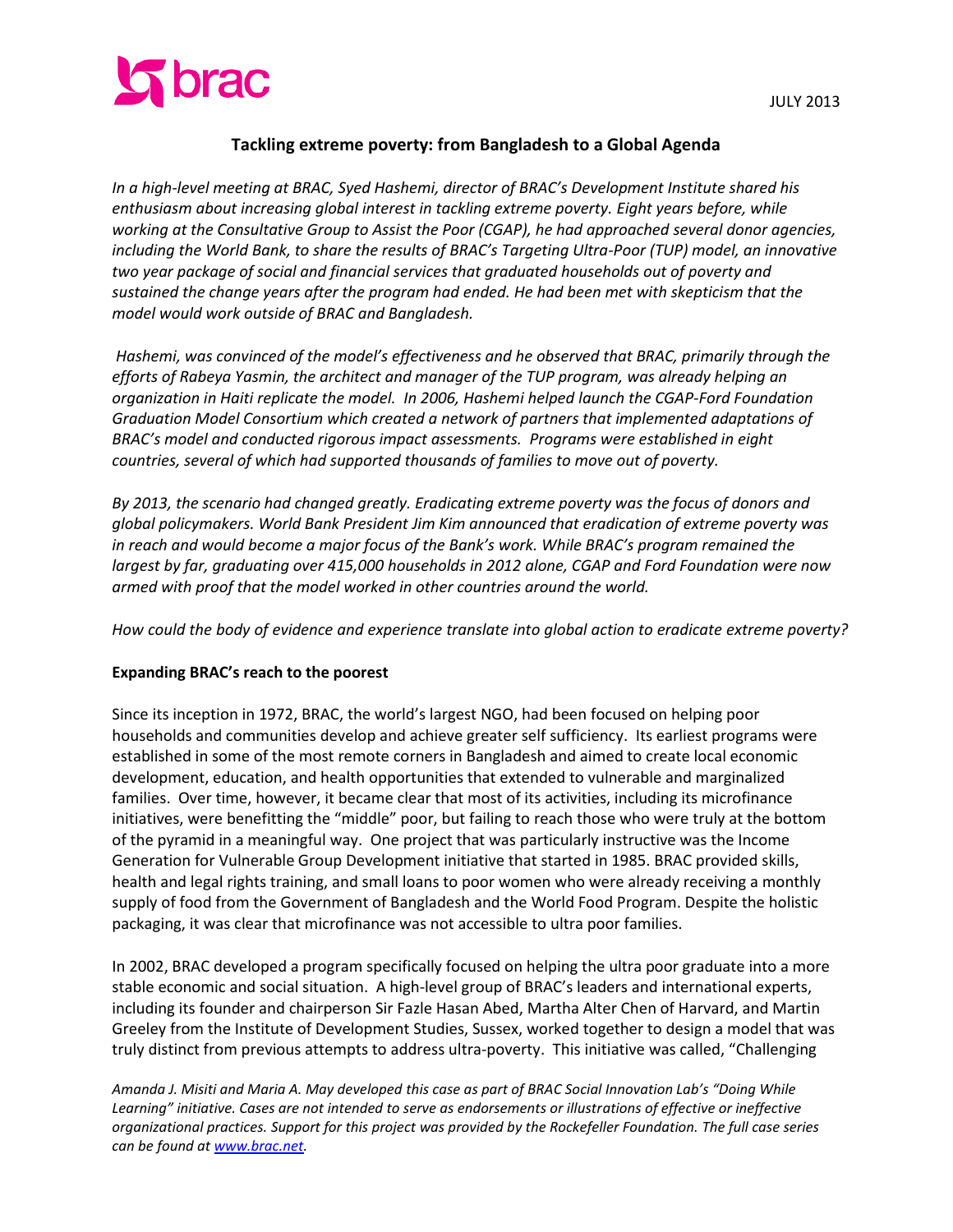the Frontiers of Poverty Reduction: Targeting the Ultra-Poor" Program (TUP). Rabeya Yasmin, who had been working in BRAC's rural development programs since 1995, was chosen as its leader.

Rabeya knew that the TUP program would need to integrate a range of social and economic support to address the complex needs of the target population. Many of the ultra poor experienced chronic uncertainty and stress, about needs as basic as when and where their next meal would come from. Most owned no land, and lacked a household member that consistently earns wages. Children from ultrapoor households rarely enrolled in school. Significantly, ultra poor households often experienced extreme social isolation—their community's elites, middle class, and even poor people preferred not to speak with them or be associated with them. The social networks that could offer informal protection and opportunity shut them out. In this context, daily survival often became a singular focus, and planning for the future is difficult.

The first activity for the program was correctly identifying the poorest members of a community. In every village where it worked, BRAC's program organizers conducted a participatory rural appraisal (PRA), which is a technique that relies on the community to identify its poorest members. This was important because without this assistance, BRAC staff may not be able to correctly identify them on their own. Also, this process engaged the community and helped them feel ownership over the results.

Once the households were selected, BRAC primarily interacted with the women of the households. They received four primary components of support for the next two years. They were: asset transfers and stipend; training; health care; and community mobilization. BRAC's experiences with the ultra poor in the 1980s had convinced them that households needed cash and loan-free assets. The TUP model included a weekly income stipend. This reliable source of cash removed some of the stress and uncertainty out of participants' everyday lives, making it easier for them to spend time on the other aspects of the program. BRAC paired the stipend with the transfer of an asset, such as a cow, goat, or chickens to enable the household to generate its own income sustainably. Participants also received training about their asset so that they could increase its value.

The ultra poor were more likely than the rest of the population to suffer from health problems. When a participant or her family members experience health problems, it made it more difficult for the household to thrive. BRAC's existing infrastructure of services, such as education, health, and sanitation, were extended to TUP members. In the case of health, the standard fees that clients paid to BRAC's community health worker were covered by BRAC. Participants could also receive reimbursement for basic care received from other providers.

BRAC realized that the TUP program would not be effective without the support of the community elites. As a result, they organized village poverty reduction committees that engaged local leaders and community members. The committee also provided a local support and protection mechanism for the program, ensuring that assets were not stolen or diverted, and indirectly contributed important social approval. Ultra-poor households interacted with the committee at meetings, helping to mitigate the social alienation and offer opportunities for better local relationships. On a broader level, BRAC conducted advocacy campaigns to advance pro-poor policies.

Perhaps most important was the provision of "handholding" and coaching. BRAC's program organizers visited each participant weekly. Program organizers built a rapport and trust with the members, treated them with respect, and encouraged them. They also coached them with their financial decisions and provided health information. They encouraged them to plan for the future and set goals for themselves.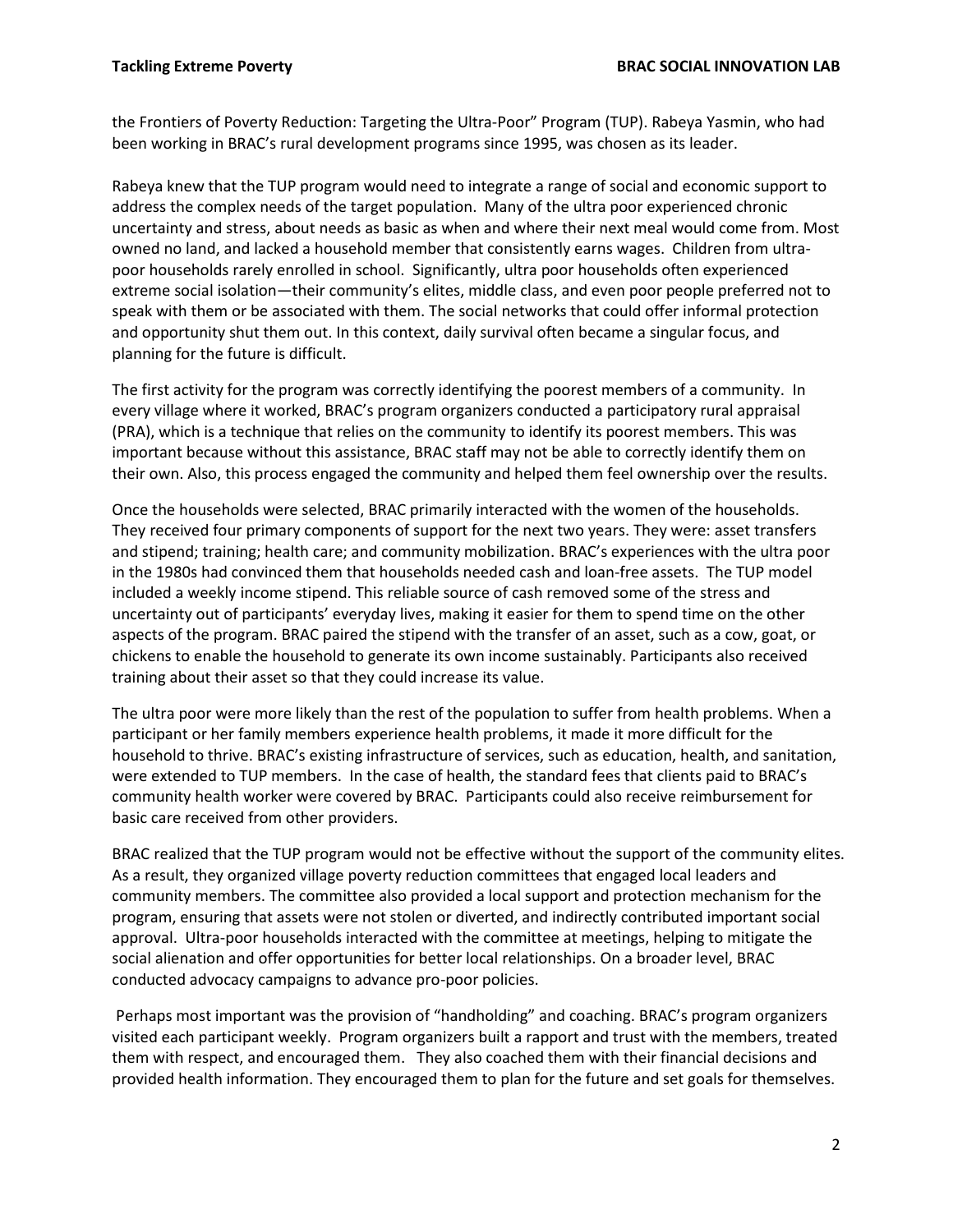In the final months of the two-year program, BRAC program organizers also provided a confidencebuilding training.

#### **Looking for evidence of impact**

Gaining support from donors for such an ambitious undertaking took significant efforts from BRAC's leadership. It was considered an experiment, and therefore conducting an assessment in parallel to evaluate its effectiveness would be crucial to securing future funds. BRAC's Research and Evaluation Division (RED) conducted an impact evaluation. It found that BRAC's TUP program had very positive results. Participation in the TUP program was found to have significant positive impacts on per capita household income. The magnitude of this impact was sustained and increased over time, even eight years after the program ended. Participating households' food security increased as a result of their participation. Qualitative research suggested that participant women's confidence, determination, and asset management skills all improved as well.

The early results were so promising that there was an interest in applying more rigorous scientific methods. In 2007, the London School of Economics and BRAC's RED launched a four-year randomized control trial to assess TUP's impact. The results confirmed the findings of the first study, but with significant increases in credibility. The authors' conclusions included:

*Two years into the program, the participant women retain the assets they were given and change their occupational choices accordingly. On average, these women increase the hours devoted to self-employment by 135%, decrease the hours devoted to wage-labor by 14%,*  increase total hours worked by 38%, and increase labor force participation by 13 percentage *points. Taken together, this change in occupational structure is associated with an increase in income of 36%, which results in an increase in standard welfare measures such as food security (42%), per capita expenditure on food (5%), price per calorie (3%) and per capita expenditure on non-food (22%). Most importantly, the findings suggest that the increase in welfare is due to the transformation of occupational structure rather than to a consumption boost due to the asset transfer.* 

Not only was the program's impact immense, but the program was relatively inexpensive. Per participating household, the cost for the two-year program was US\$325. According to a study conducted by BRAC's RED program in 2008 and later cited by Rabeya in an article in the *Journal for Social Business*, the benefit-cost ratio is 5.07.

# **Taking the model global**

As the wider development community began to learn about the TUP program and research findings, a few individuals grew excited about the opportunities of replicating this model beyond Bangladesh. In 2005, leadership of the Haitian organization Fonkoze visited BRAC's programs, and subsequently invited Rabeya and three other international experts in extreme poverty eradication to inform the development of their new strategy. These invited experts spent the first few days visiting rural Haiti to understand the local context, then individually prepared a proposal that they presented to the organization's leadership. Fonkoze found Rabeya's suggestions and the TUP model compelling, and shortly afterwards they came to visit Bangladesh to learn more. Unfortunately, BRAC could not provide intensive support to Fonkoze without financial resources.

The Consultative Group to Assist the Poor (CGAP), an active supporter and advocate for innovative methods of financial inclusion, was working at that time to test models and identify solutions for the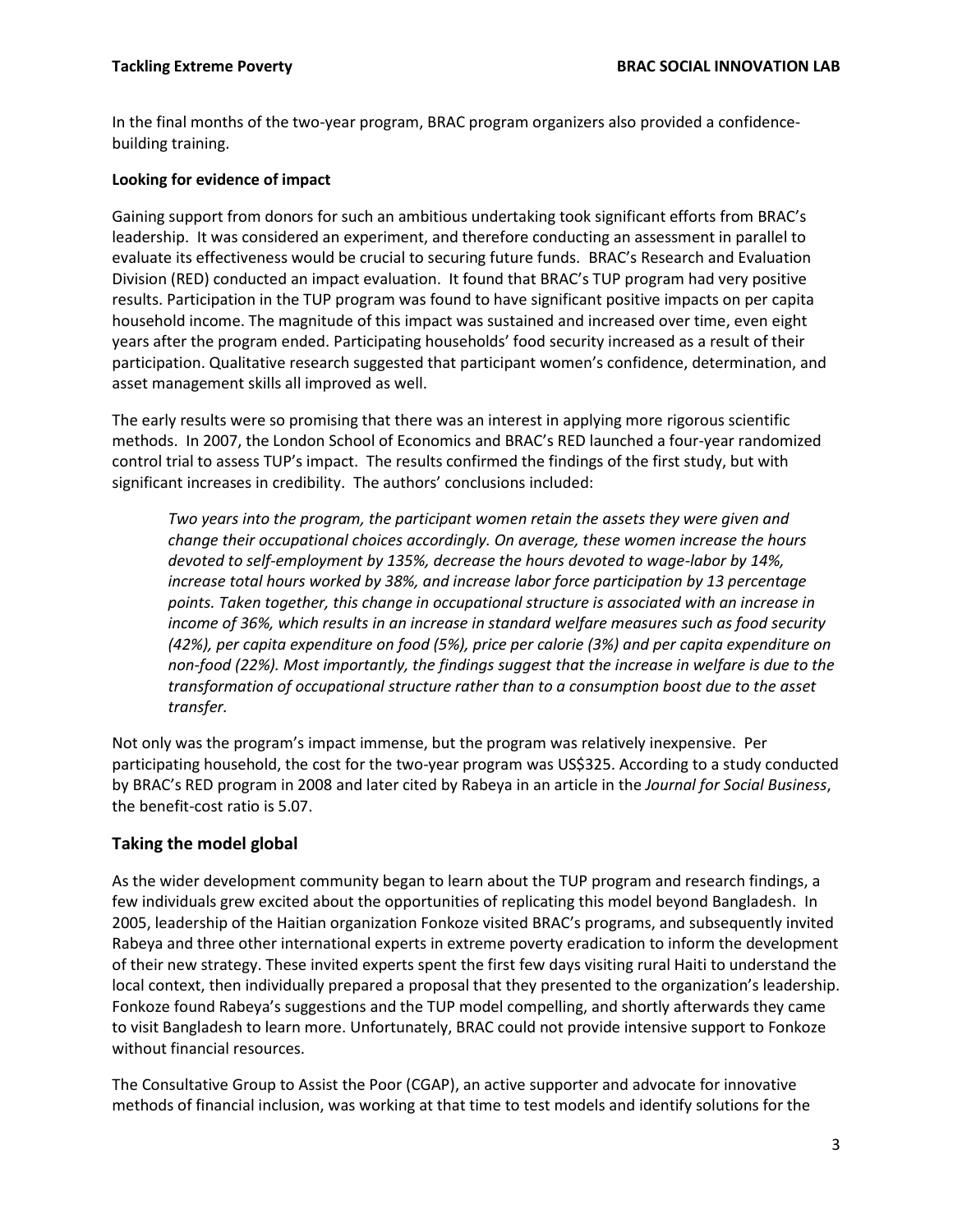ultra poor. They were particularly inspired by the idea that individuals could "graduate" from poverty that through a combination of financial support and non-financial services, such as livelihood training they could develop a sustainable livelihood. One member of this team was Syed Hashemi, a Bangladeshi with personal and professional ties to BRAC. He recalled, "What excited me about the TUP program was first, its focus on the poorest—those normally left behind in conventional microfinance programs, and second, that it takes into account the ecosystem—concerning the economic, social and health needs of the ultra poor—with the goal of graduating individuals from poverty rather than merely sustaining them."

Together with the Ford Foundation, who was also very keen to support this type of innovative approach, CGAP approached several donor agencies to introduce them to the model and create an advocacy effort to convince policy makers to replicate it. However, many were skeptical that the program would be effective in other contexts. CGAP and the Ford Foundation realized that without more diverse implementation experience, coupled with robust evidence that the model effectively pulled people out of poverty sustainably, it would be difficult to persuade many leaders to invest in helping the ultra poor.

CGAP introduced Rabeya to Trickle Up and Bandhan, two organizations in India interested in developing a program for the ultra poor in West Bengal. After that, they contacted Rabeya directly to invite her to India to help them design and establish their programs. Over the coming months, she visited them multiple times to help them develop their policies and strategies.

In 2006, CGAP and the Ford Foundation teamed up to create the Graduation Program, which funded pilot projects in different countries. At the beginning, there were four participating programs: Fonkoze from Haiti, Trickle Up and Bandhan from India, and the Pakistan Poverty Alleviation Fund (PPAF). CGAP supported these organizations' leadership to visit Bangladesh and learn from BRAC. For example, there were many organizations in Pakistan that were interested in TUP program; a delegation of executive directors visited BRAC for several weeks and spent time in the field seeing the program. Rabeya also visited Pakistan twice to help the organizations think about how to adapt the model for their context.

CGAP offered to fund the technical assistance provided by BRAC for Trickle Up, Bandhan and Fonkoze. Other organizations, some on their own initiative and others encouraged by CGAP, requested an opportunity to visit BRAC's programs and learn first-hand about the model.

Also keen on establishing the TUP model's evidence base, CGAP and the Ford Foundation hired researchers from the prestigious Abdul Latif Jameel Poverty Action Lab (JPAL) at the Massachusetts Institute of Technology; Innovations for Poverty Action at Yale University; and New York University to conduct the necessary randomized control trials to demonstrate causality in household outcomes.

# **Getting programs up and running internationally**

An important part of BRAC's effectiveness had been attention to the specific realities of ultra-poor families in rural Bangladesh. Likewise, all learning consortium members would need to determine how to apply the principles underpinning BRAC's model to their own context. In addition to the exposure visits, several consortium members requested onsite technical assistance from BRAC, which CGAP supported. In the case of Fonkoze, a BRAC staff person spent two years in Haiti as they implemented and adapted the model. Another regional manager from BRAC spent six months with Bandhan in West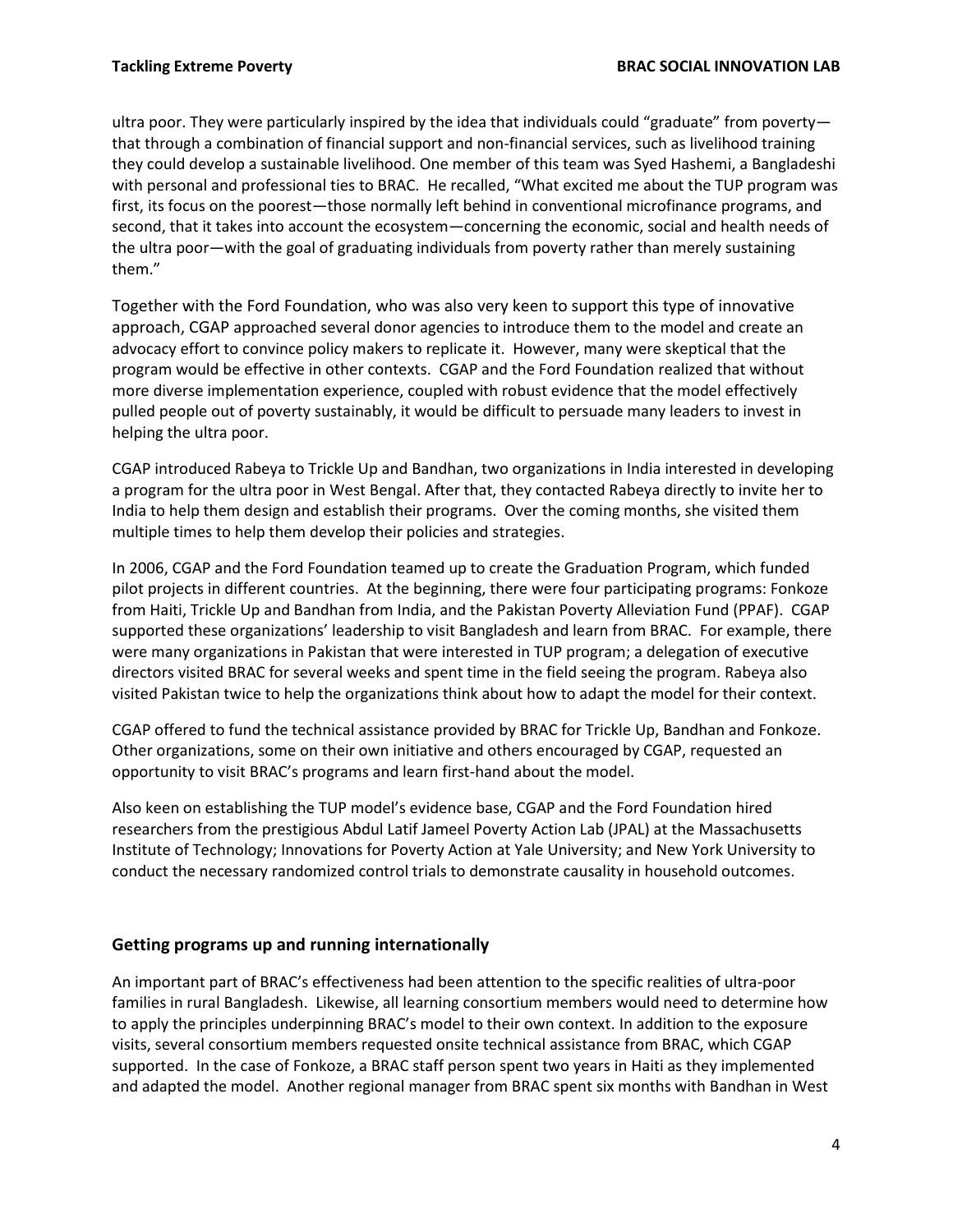Bengal. Some graduation consortium members had very little or no direct interaction with BRAC, and instead learned about the approach directly from CGAP.

Consortium members varied in their assessment of the TUP model and the ease of replicating it. Suma Reddy, who worked with SKS at the time, recalls it as quite straightforward. However, its linkages to other BRAC programs—from health to enterprise—intimidated other organizations. Trickle Up's India Country Director, Jui Gupta, reflected, "During my trip to Bangladesh in 2006, I saw how many different BRAC programs helped to support the initiative. As a small NGO, I was initially concerned about our ability to replicate this." Nonetheless, Trickle Up moved ahead with its replication of the model. For them and others, BRAC often provided significant technical support down to minute operational details: budgeting, development of training and supervision materials, staffing structures, staff training, and appropriate management information systems.

While partners were encouraged to emulate BRAC's model, they were also given great flexibility to experiment and adapt it. They were required to maintain a holistic approach and discuss plans for change with the consortium. Local context motivated many of the new strategies, but organizational philosophies, capacity, and their own theories of change also played a large role in implementation.

The cash stipend was a particularly controversial component of the model. Bandhan provided the stipend and felt that this was one of the key reasons for their program's success. A former SKS employee recalled thinking from the start that a stipend was something that they would never provide; it was antithetical to SKS's philosophy. Others took a more experimental approach. Trickle Up's Jui Gupta, described a continuous process of tweaking the amount and time period of the stipend. Initially it was provided for 5-6 months, and when it ended, members complained that they had not been clearly informated about its limited duration. Later, after meeting with the NGO partners, they decided to limit the funding to the "lean season"— the two months of the year when ultra-poor households faced acute food shortage. One reason for this decision was they knew that with limited funds in the pilot, they wouldn't be able to continue to provide the same amount during the scale up phase. The staff also harbored suspicions that the money was not being utilized for maximum impact. In 2013, some Trickle Up program leaders still felt that this piece of the model required further exploration and research.

The amounts of the asset transfer also varied across organizations. Initially Trickle Up planned to provide \$100 USD to each member for an asset transfer. CGAP encouraged them to increase the amount to \$200, but Trickle Up headquarters didn't agree, because their other international programs did not provide participants with such large amounts of money. They later increased the amount to \$112. This was enough to purchase a few small animals, such as a few goats, pigs or chickens. Bandhan had two different amounts depending on whether participants chose an agricultural (\$92) or non-agriculture livelihood (\$55). The type of investment shaped the return. Smaller investments (eg chickens) could yield a quick turn-around, whereas a cow or agricultural investment would yield a larger amount but take longer.

Some organizations developed innovative additions to the model. Trickle Up added a pregnancy allowance to the pilot that was given to mothers for one month before delivery and for two months afterwards. Mothers were encouraged to use this money to supplement their diets with nutrient dense foods. Trickle Up considered the pilot successful and it was distributed as part of their program's scale up. They also adapted the model to include self-help groups.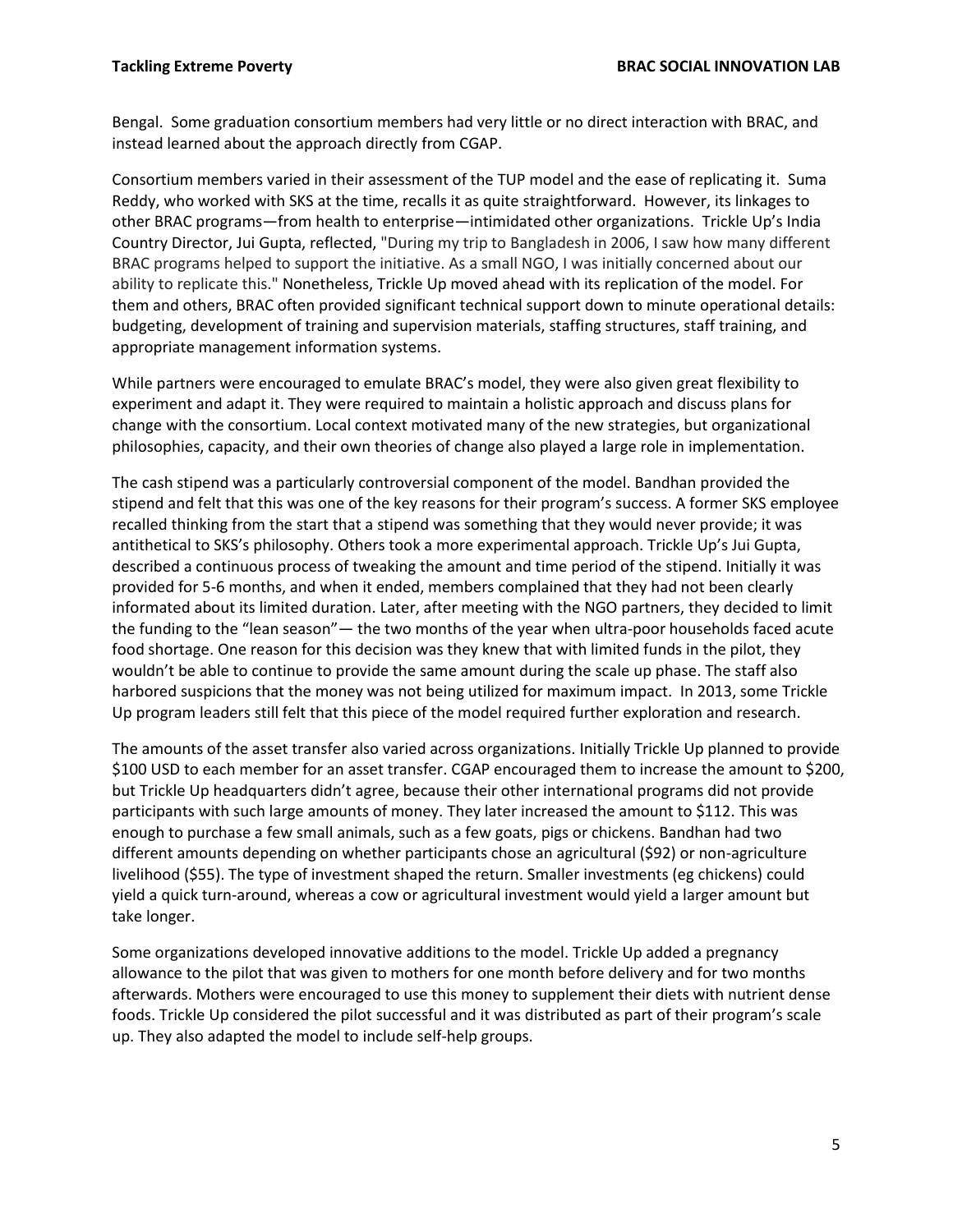### **Learning together: the value of the consortium**

A central part of the CGAP-Ford Foundation Graduation Program was raising the profile of ultra poverty and the need for specifically tailored programs to meet their needs. Their website describes it as a "global effort to understand how safety nets, livelihoods, and microfinance can be sequenced to create pathways for the poorest to graduate out of extreme poverty, adapting a methodology used by BRAC in Bangladesh."

At the start, CGAP and Ford Foundation helped to connect some of the consortium members with donors and academic partners. It also approached and screened new members to add to the consortium over time. By 2013, 10 lead organizations, many of whom partnered with local organizations for wider implementation, were participating across eight countries (see **Exhibit A**).

A key motivation for creating a consortium was to give members the benefit of learning from each other. Partners had mixed views on the actual value of the learning network. Some of the earlier South Asian pilot sites felt that they were teaching more than learning. One NGO leader felt that they were more of a "elder brother." Janet Heisey, Director of Technical and Strategic Alliances for Trickle up, reflected, "I love the consortium meetings. Trickle Up's mission is to work with the ultra-poor in several geographic regions, so having a community of peers to learn from and engage with is so valuable for us."

For some, the graduation consortium created a broader mission for ultra poor advocacy. This was valuable to them. Its structure also created an opportunity for organizations to regularly interact with visionary external leaders, whose insights helped them refine their approaches.

Members were expected to participate in annual learning consortium meetings. The first day was only CGAP, Ford Foundation and the graduation consortium members. This created a safe space for members to share their lessons learned, their challenges and suggest solutions to each other. The second day was open to the public, and it included media. The objective of this day was to increase international awareness of the graduation consortium.

Each member was expected to develop a national steering committee. The objective was to convene national thought leaders, increase awareness of the activities throughout the country, and to create an autonomous decision making body. A CGAP representative was included on each steering committee. Partners had to have pilot and scale-up phases, including plans to increase the number of participants in the scale-up phase. Many scaled up through partner organizations as well as their own efforts.

Participants were encouraged to allocate a significant percentage of their funding towards research. Almost all members had a quantitative research component to their work, and most included qualitative research as well. They partnered with prestigious academic institutions such as the MIT Poverty Action Lab.

Partners also hosted and participated in field visits. CGAP helped to pair partners whose work was most relevant with each other for these learning visits. Members said that hosting field visits, and having external organizations express interest in their work helped to validate their efforts. Trickle Up's teams in Central America and West Africa visited regional consortium members in Honduras and Ghana to learn how others were adapting the basic model.

The consensus among graduation consortium members was that CGAP had successfully increased the visibility and attention to assisting the extreme poor amongst the international development community, governments and donors. Many of the South Asian organizations were appreciative of CGAP and the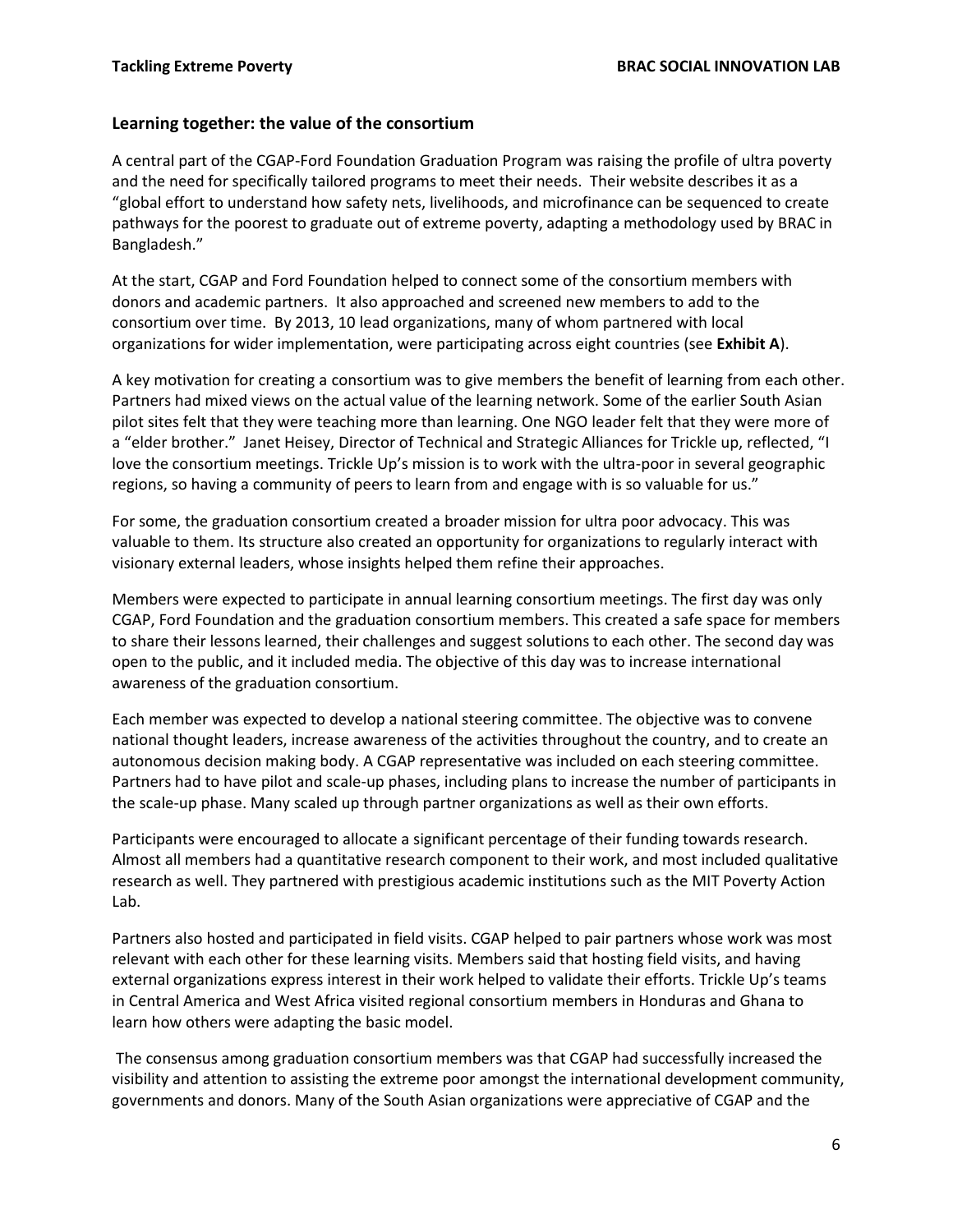Ford Foundation for organizing the consortium. They felt that the annual meetings and thought leadership from CGAP and BRAC leaders had been valuable. However, one member organization's leader felt that more could have been done to increase the publicity. This individual also expressed interest in a combined research publication from all graduation consortium sites, as well as interest in having CGAP and BRAC connect them with donors who support TUP.

# **Results on the ground**

In 2013, ten organizations were participating in the CGAP-Ford Foundation Graduation Consortium, representing efforts across 8 countries (three partners operated in India). Their combined efforts had reached over 73,000 households (see **exhibit A**). Half the partners had reached over 2,000 households each, with Pakistan's program reaching over 43,000 and Bandhan reaching over 17,000 in West Bengal, India. In Pakistan, elements of the TUP model had also been incorporated into the country's National Livelihood Enhancement and Protection Unit, which reached close to 290,000 people.

Impact assessments provided additional evidence for the efficacy of the model in many settings, and created more visibility. Esther Duflo, a renowned MIT economist who focuses on poverty reduction, conducted research that demonstrated that after the intervention, Bandhan beneficiaries' worked 28% more hours on income-generating activities that were not related to the assets they were given. Their mental health also improved significantly over the course of the program. She argued that the income stipend provided the extreme poor with the mental space to pursue other activities and offered them hope for their future, which in turn affected their actions. *The Economist* featured an article on Bandhan and Duflo's findings.

Many graduation consortium members encountered external challenges. These included geographic, environmental, political and social or cultural challenges. Yemen struggled to implement the program in the midst of political disturbances and opted not to scale up. Others mentioned environmental events that affected the areas where they worked, like cyclones. For SKS, the government's forced shutdown of all microfinance organizations in Andhra Pradesh was a major cataclysmic event which distracted efforts from their TUP program. C.S. Ghosh, Bandhan's founder and CEO, mentioned that when Bandhan's field staff first began visiting a predominantly Muslim area in West Bengal, people were very suspicious of them. Some of them wouldn't even accept a cow. Rumors abounded; some thought the Bandhan workers were Christian missionaries, and others thought that they may be trying to take their wives. As a result, they revised their approach so that meetings with potential members were held in groups, in outdoor settings.

Though not a consortium member, BRAC had continued to expand and refine its ultra poor program. In 2010, it launched a small urban pilot in Dhaka, offering a different set of assets that would enable participants to participate in the growing service sector—a cart for selling vegetables, or a metal tin for selling fish. BRAC also established a modified program in coastal areas affected by natural disasters, combining additional education about cyclone and flood safety, support for disaster proofing homes, and appropriate agricultural assets. By the end of 2012, BRAC had reached 412,000 ultra-poor households in total, including 42,000 in the last year.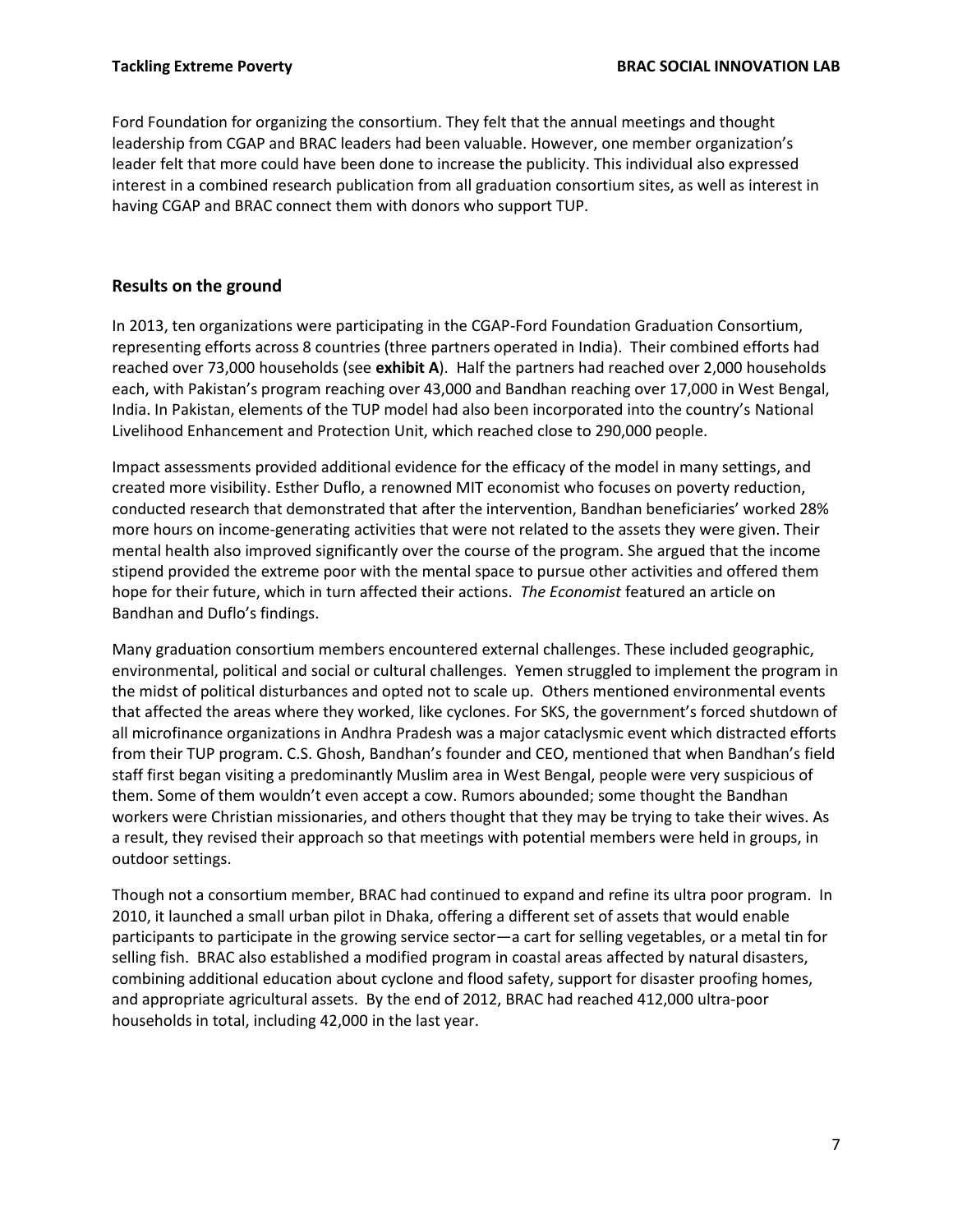## **What's next?**

After nine years of intensive implementation support, the CGAP-Ford Foundation Graduation Program was moving into its next strategic phase: codifying the network's learning and sharing it with the world. With the stage set for global discussions on the post-Millennium Development agenda, it was an opportune moment for mobilizing resources and political commitment for addressing extreme poverty. Some of these activities would be a continuation of existing practices, such as managing the central website, which has become a hub of tools, research, and information, with much engagement of the partner organizations. At this point, Hashemi had left CGAP and become the founding director of the BRAC Development Institute. In 2013, he reflect,

*Most countries and major development agencies now recognize the imperative to provide an integrated and holistic social protection plan for their citizens. The TUP model, providing a pathway for the poorest to graduate out of food insecurity, provides an extremely important component of an effective social protection policy. We need to make this visible, provide evidence of success and ensure policy-makers incorporate it into their strategies.*

Some programs had secured funding for ambitious scale ups of their own. Bandhan had reached 17,000 households and planned to reach 55,000 within the next two years. Trickle Up teamed up with BRAC Development Institute to provide technical assistance to organizations seeking to test the graduation model, or a modified model, with their populations. Its first initiative would be in Egypt, working with North African refugees living in the city. They hoped to find other partners working in refugee camps to determine what modifications are required for working in that context.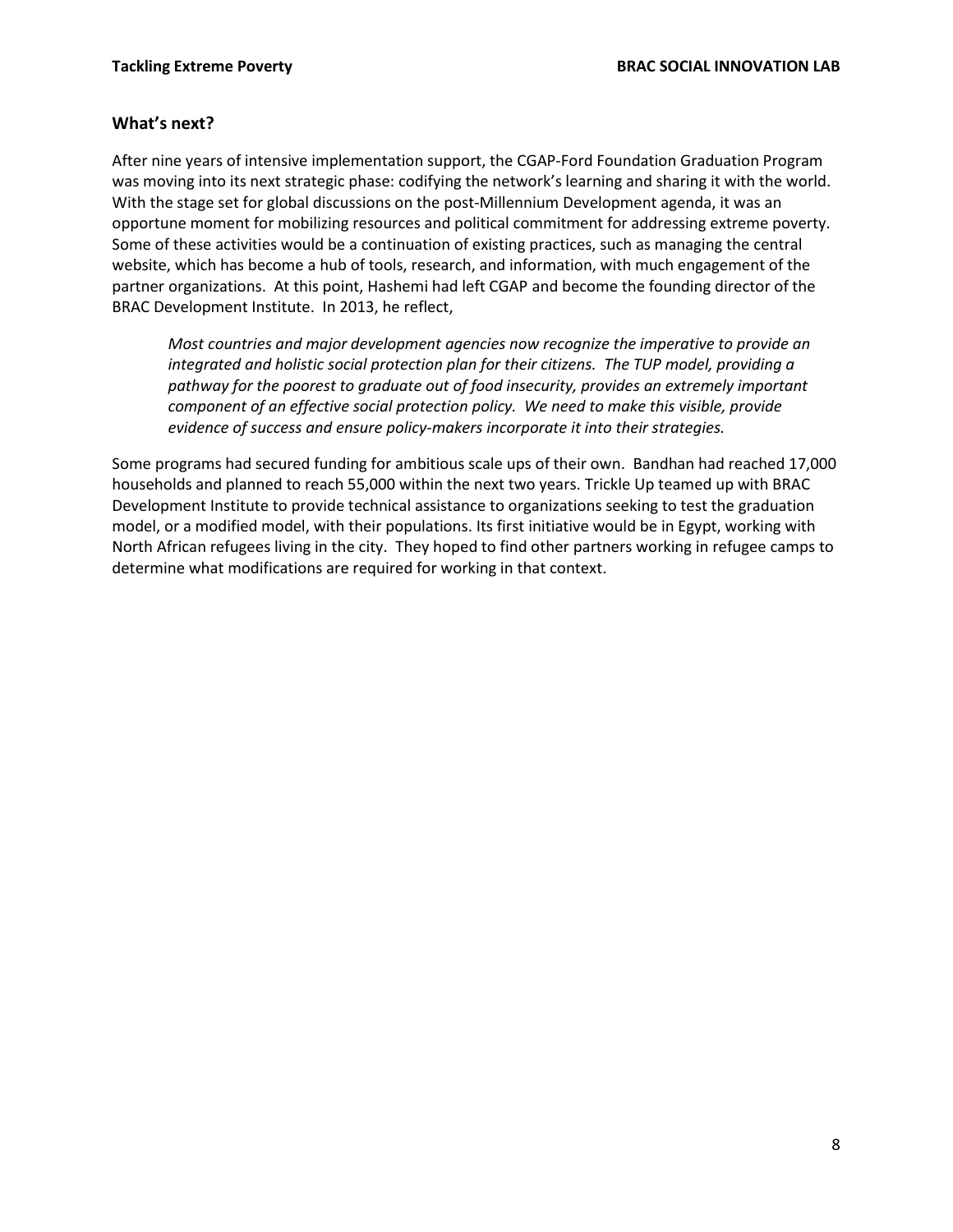#### **References**

*Interviews with the following people:*

- Greg Chen, CGAP
- C.G. Ghosh, Bandhan
- Jui Gupta, Trickle Up
- Syed Hashemi, BRAC Development Institute
- Janet Heisey, Trickle Up
- Sagarika Indu, BRAC Sri Lanka
- Sandeep Kaur, BRAC Development Institute
- Suma Reddy, former SKS employee
- Rabeya Yasmin, BRAC
- Sameena Yasmin, BRAC

#### *Written Sources:*

Bandiera, Oriana, Burgess, Robin, Das, Narayan C, Gulesci, Selim, Rasul, Imran, Shams, Raniya and Sulaiman, Munshi. (July 2009.) Asset Transfer Programme for the Ultra Poor: A Randomized Control Trial Evaluation. Working Paper.

CGAP: Advancing financial inclusion to improve the lives of the poor.<http://www.cgap.org/>

Hashemi, Syed M. and de Montesquiou, Aude. (15 March 2011.) Reaching the Poorest: Lessons from the Graduation Model. http://cgap.org

Obello, Oscar. (30 January 2013.) Where are the poor? Lessons to share from BRAC's poverty graduation program. http://nextbillion.net

Sinha, S, Gidwani, J and Das, NC. (2008). Cost benefit analysis of CFPR.

Smillie, Ian. (2009.) *Freedom from Want: The Remarkable Success Story of BRAC, the Global Grassroots Organization That's Winning the Fight Against Poverty*. Dhaka: The University Press Limited.

Yasmin, Rabeya. (July 2012.) Combating Ultra Poverty: Translating Policy into Action. The Journal of Social Business, 2(2), 41-51.